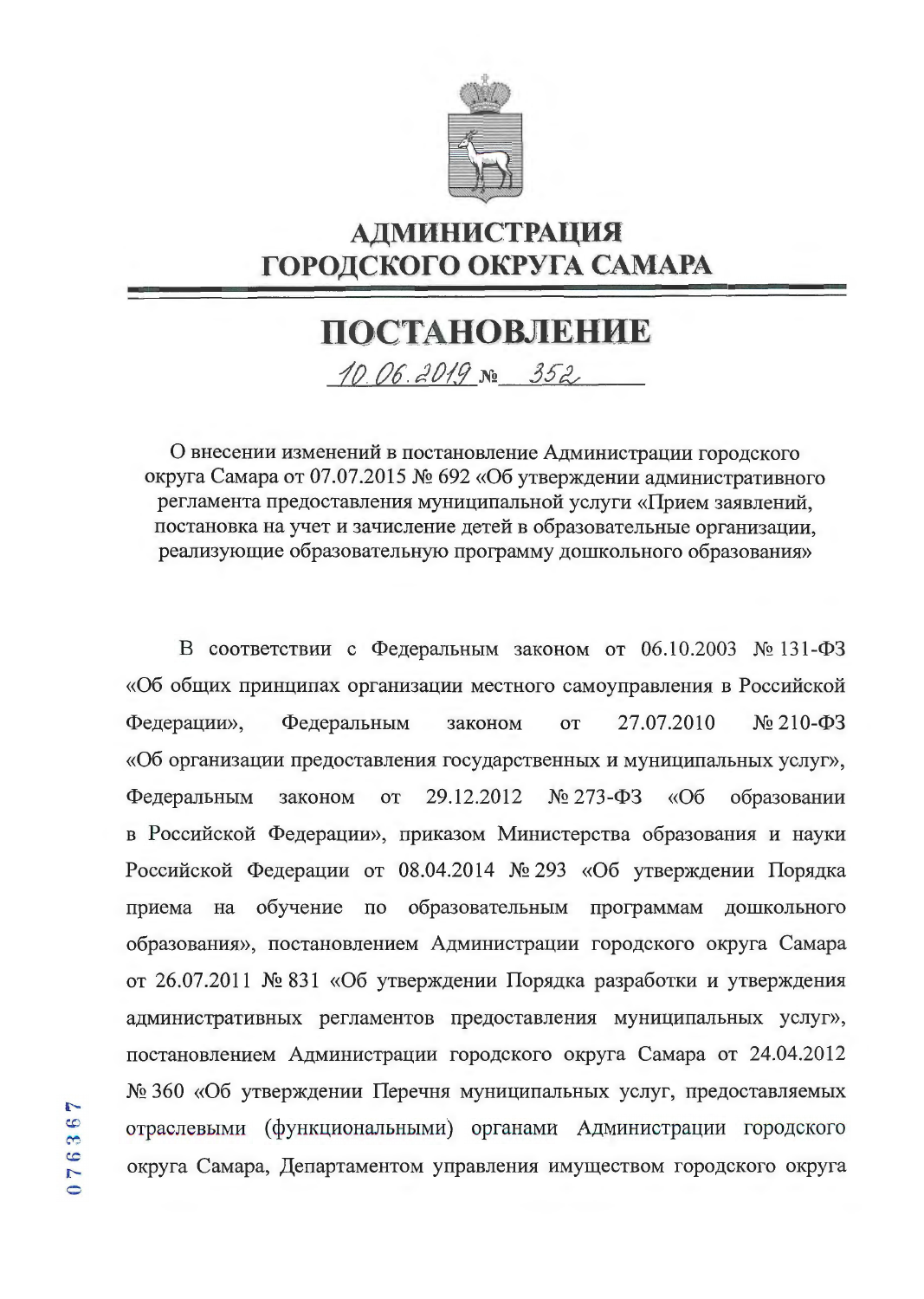Самара, Департаментом градостроительства городского округа Самара» в целях приведения муниципального правового акта городского округа Самара в соответствие с действующим законодательством постановляю:

1. Внести в постановление Администрации городского округа Самара от 07.07.2015 № 692 «Об утверждении административного регламента предоставления муниципальной услуги «Прием заявлений, постановка на учет и зачисление детей в образовательные организации, реализующие образовательную программу дошкольного образования» следующие изменения:

1.1. B преамбуле постановления слова «постановлением  $N_2$ Администрации городского округа Самара 24.04.2012 360 **OT**  $\triangleleft$ Oб Перечня утверждении муниципальных услуг, предоставляемых (функциональными)  $\mathbf H$ отраслевыми территориальными органами Администрации городского округа Самара, Департаментом управления имуществом городского округа Самара, Департаментом строительства Самара» архитектуры городского округа заменить словами  $\boldsymbol{\mathrm{M}}$ «постановлением Администрации городского округа Самара от 24.04.2012 № 360 «Об утверждении Перечня муниципальных услуг, предоставляемых отраслевыми (функциональными) органами Администрации городского округа Самара, Департаментом управления имуществом городского округа Самара, Департаментом градостроительства городского округа Самара».

1.2. Пункт 3 постановления изложить в следующей редакции:

«3. Контроль за выполнением настоящего постановления возложить на первого заместителя главы городского округа Самара Харитонова М.Н.».

1.3. В приложении к постановлению (далее – Регламент):

1.3.1. Абзац первый пункта 2.4 Регламента изложить в следующей редакции:

«Прием заявлений о приеме детей в МОО и постановка детей на учет для предоставления места в МОО, а также снятие детей с данного учета осуществляются в течение 15 минут с момента обращения Заявителя

 $\overline{2}$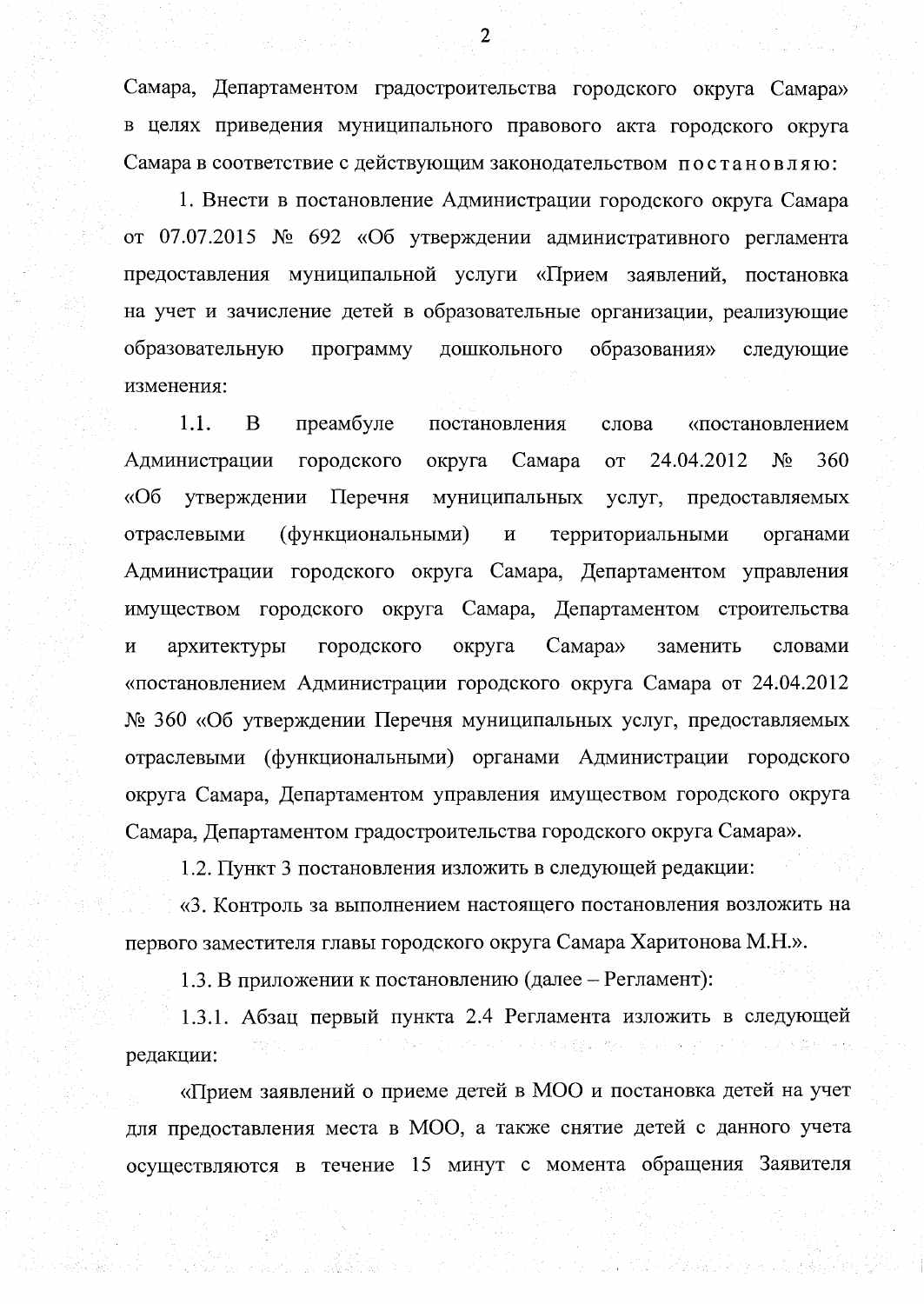к сотруднику, осуществляющему прием заявления в МОО либо в МАУ «MΦLI».».

1.3.2. Пункт 2.6.6 Регламента изложить в следующей редакции:

 $\&2.6.6.$ образования, Департамент MOO. **MAY** «МФЦ». предоставляющие муниципальную услугу, не вправе требовать от заявителя:

2.6.6.1. Представления документов и информации или осуществления действий, предоставление или осуществление которых не предусмотрено нормативными правовыми актами. регулирующими отношения, возникающие в связи с предоставлением муниципальной услуги.

2.6.6.2. Представления документов и информации, которые находятся распоряжении органов, предоставляющих государственные услуги,  $\, {\bf B}$ органов, предоставляющих муниципальные услуги, иных государственных самоуправления органов, органов местного либо подведомственных государственным органам или органам местного самоуправления организаций, участвующих предоставлении  $\, {\bf B}$ государственных и муниципальных услуг, в соответствии с нормативными правовыми актами Российской Федерации, нормативными правовыми актами Самарской области, муниципальными правовыми актами городского округа Самара, за исключением документов, включенных в определенный частью 6 статьи 7  $N<sub>2</sub> 210- $\Phi$ 3$  $\langle \langle$ Oб Федерального 27.07.2010 организации закона **OT** предоставления государственных и муниципальных услуг» перечень Заявитель указанные документов. вправе представить документы и информацию по собственной инициативе.

 $2.6.6.3.$ согласований, Осуществления действий,  $\, {\bf B}$ **TOM** числе необходимых для получения государственных и муниципальных услуг и связанных с обращением в иные государственные органы, органы местного самоуправления, организации, за исключением получения услуг и получения документов и информации, предоставляемых в результате предоставления таких услуг, включенных в перечни, указанные в части 1 статьи 9

Pingapuan adalah Kit

3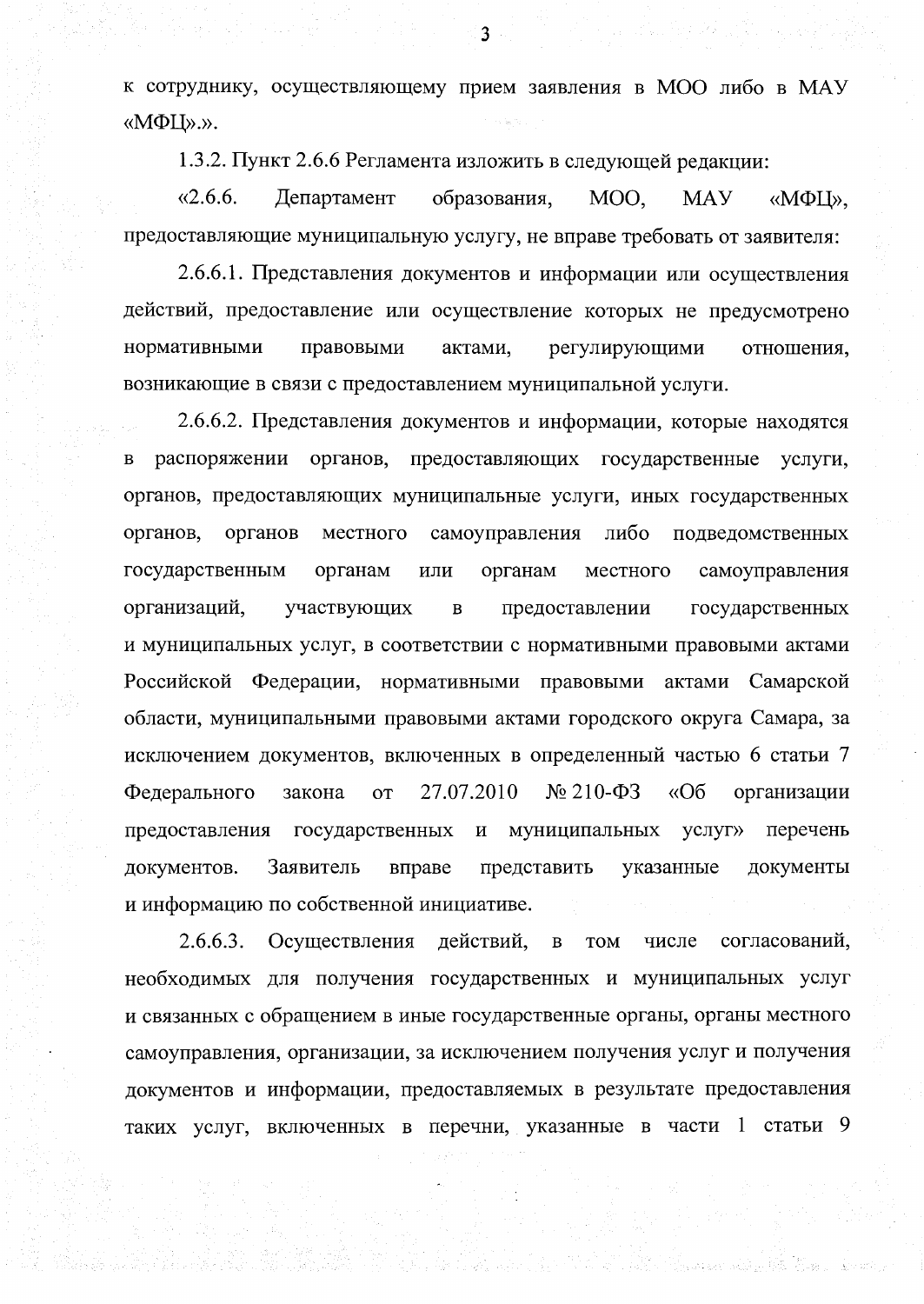Федерального закона **OT** 27.07.2010  $\mathcal{N}$ <sup>210- $\Phi$ 3</sup>  $\langle \langle$  O<sub>6</sub> организации предоставления государственных и муниципальных услуг».

2.6.6.4. Представления документов и информации, отсутствие и (или) недостоверность которых не указывались при первоначальном отказе в приеме документов, необходимых для предоставления муниципальной услуги, либо в предоставлении муниципальной услуги, за исключением следующих случаев:

а) изменение требований нормативных правовых актов, касающихся предоставления муниципальной услуги, после первоначальной подачи заявления о предоставлении муниципальной услуги;

б) наличие ошибок в заявлении о предоставлении муниципальной услуги и документах, поданных заявителем после первоначального отказа в приеме документов, необходимых для предоставления муниципальной услуги, либо в предоставлении муниципальной услуги и не включенных в представленный ранее комплект документов;

в) истечение срока действия документов или изменение информации после первоначального отказа в приеме документов, необходимых для муниципальной либо предоставлении предоставления услуги,  $\overline{B}$ муниципальной услуги;

г) выявление документально подтвержденного факта (признаков) ошибочного или противоправного действия (бездействия) должностного лица органа, предоставляющего муниципальную услугу, муниципального **MAY** «МФЦ». работника работника организации, служащего, предусмотренной частью 1.1 статьи 16 Федерального закона от 27.07.2010  $\triangleleft$ Oб государственных  $\mathcal{N}$ <sup>210- $\Phi$ 3</sup> организации предоставления и муниципальных услуг», при первоначальном отказе в приеме документов, либо муниципальной услуги, необходимых предоставления для предоставлении муниципальной услуги, о чем в письменном виде  $\bf{B}$ за подписью руководителя органа, предоставляющего муниципальную услугу, руководителя МАУ «МФЦ» при первоначальном отказе в приеме

ill a status a collain a talabar ann an seachair an mar air an chomain.

na shi kiloga katika na matakata hiyo ka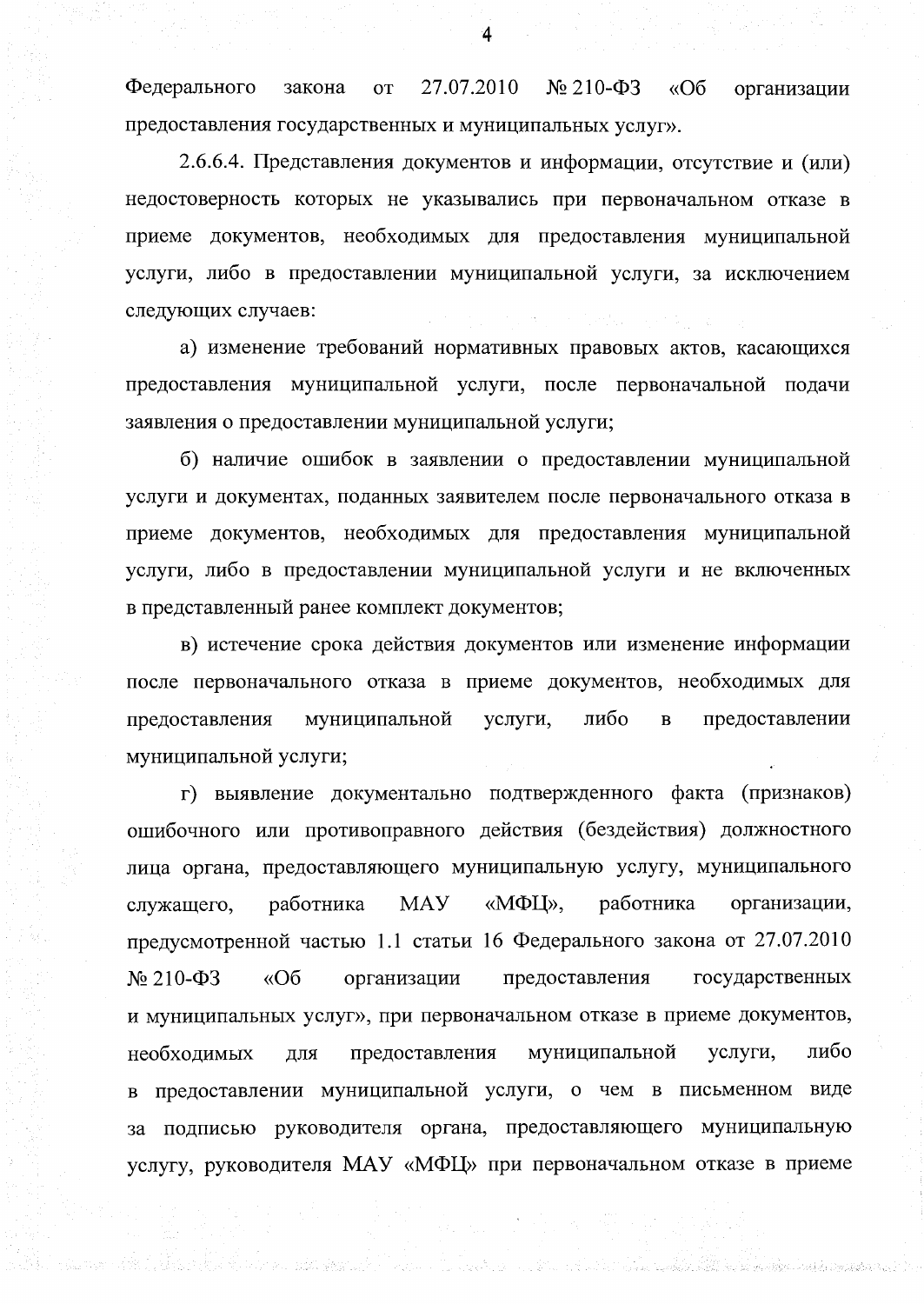документов, необходимых для предоставления муниципальной услуги, либо руководителя организации, предусмотренной частью  $1.1$ статьи 16 Федерального 27.07.2010  $\frac{N_2}{210 - \Phi_3}$  $\triangleleft$ Oб закона **OT** организации предоставления государственных и муниципальных услуг», уведомляется заявитель, а также приносятся извинения за доставленные неудобства.».

1.3.3. Абзац седьмой пункта 3.3 Регламента изложить в следующей редакции: «Результат административной процедуры - регистрация ребенка в электронном реестре с присвоением ему статуса «Очередник.».

1.3.4. Пункт 3.5.3 Регламента изложить в следующей редакции:

«3.5.3. Специалист МАУ «МФЦ» в течение 15 минут регистрирует ребенка в электронном реестре для перевода в другую МОО с присвоением ему статуса «Очередник» с указанием «На перевод» в случае нахождения сведений о том, что ребенок зачислен в МОО в электронном реестре, а также автоматизированной системе региональной  $\, {\bf B}$ управления системой образования в модуле для дошкольных организаций.».

1.3.5. Дополнить Регламент пунктами 3.5.4 - 3.5.7 следующего содержания:

 $\langle 3.5.4.$ Ребенок, состоящий на учете  $\, {\bf B} \,$ электронном реестре статусом «Очередник» без указания «Ha присвоенным перевод»  $\mathbf c$ одновременно получающий дошкольное образование по основной  $\mathbf H$ общеобразовательной программе в частной образовательной организации, которой предоставлены субсидии за счет средств бюджета городского округа Самара в целях возмещения понесенных данной организацией затрат на содержание детей, присмотр и уход за детьми в негосударственных образовательных учреждениях, реализующих ДОШКОЛЬНЫХ основную общеобразовательную программу дошкольного образования,  $\boldsymbol{\mathrm{M}}$  $(MJ)$ предоставлены субсидии за счет средств областного бюджета в целях возмещения организациям затрат, понесенных указанным  $\, {\bf B}$ связи осуществлением образовательной деятельности по образовательным  $\mathbf c$ 

t is a substant and the significant problem.

 $5\overline{)}$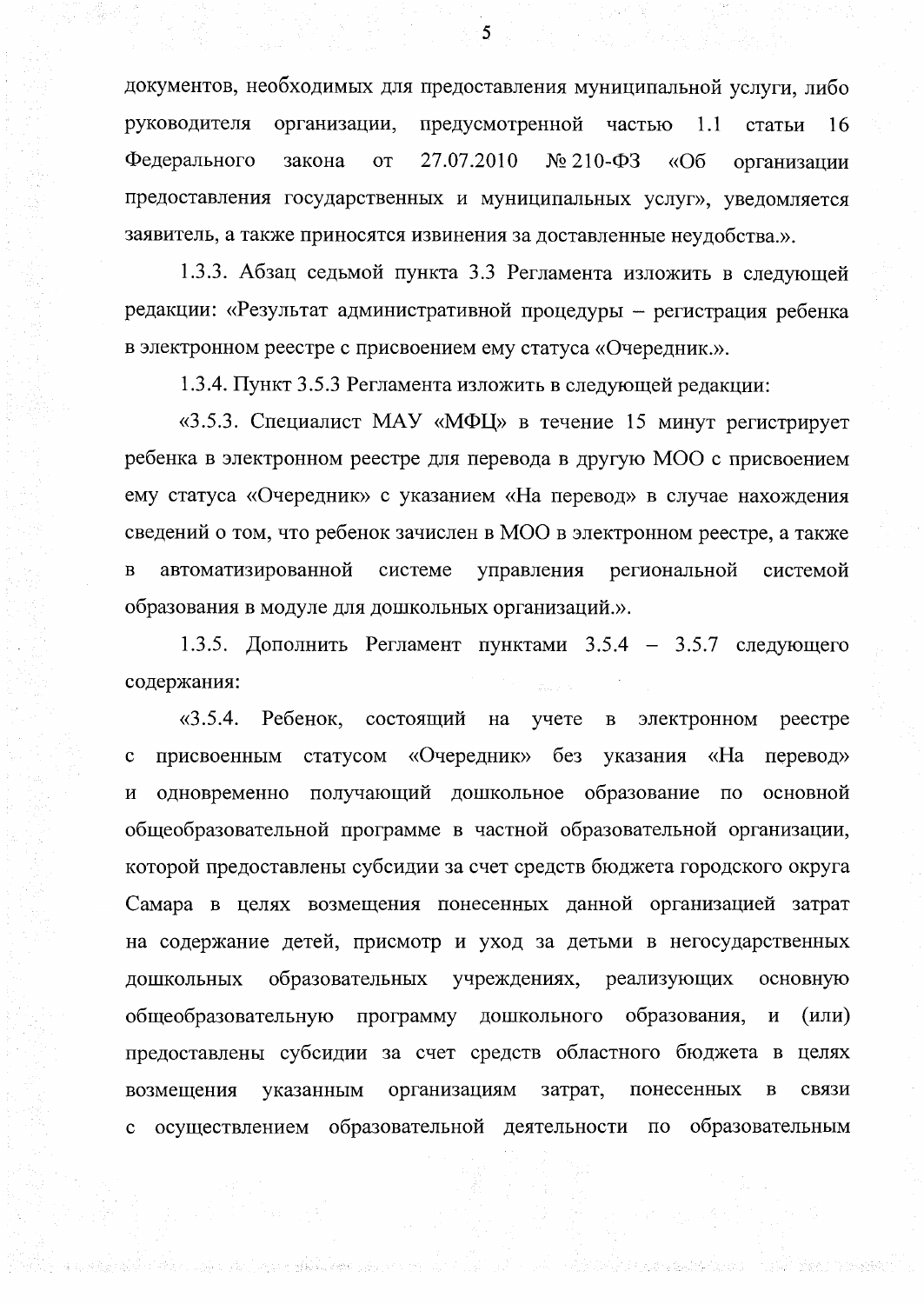$(Aa \text{Area} - \text{4OO}),$ программам дошкольного образования переводится в электронном реестре в статус «Очередник» с указанием «На перевод».

Ответственный специалист ХЭЦ регистрирует ребенка в электронном реестре для перевода в другую МОО с присвоением ему статуса «Очередник» с указанием «На перевод» в течение семи рабочих дней со дня получения Департаментом образования, ХЭЦ информации о получении ребенком дошкольного образования по основной общеобразовательной программе в ЧОО.

При данном внесении изменений в статус ребенка, установленный в электронном реестре, дата первичной постановки на учет и регистрации ребенка в электронном реестре не меняется.

3.5.5. В случае отчисления из ЧОО ребенка, состоящего на учете с присвоенным в электронном реестре статусом «Очередник» с указанием «На перевод», ответственный специалист ХЭЦ в течение 7 рабочих дней образования,  $\overline{c}$ дня получения Департаментом ХЭЦ информации об отчислении ребенка из ЧОО устанавливает в электронном реестре статус «Очередник» без указания «На перевод» для данного ребенка.

При данном внесении изменений в статус ребенка, установленный в электронном реестре, дата первичной постановки на учет и регистрации ребенка в электронном реестре не меняется.

3.5.6. Ответственный специалист ХЭЦ извещает Заявителя о внесении указанных в пунктах 3.5.4 и 3.5.5 настоящего Регламента изменений в статус ребенка, установленный в электронном реестре, в соответствии с указанным Заявителем в заявлении способом информирования в течение 10 (десяти) рабочих дней с даты изменения статуса ребенка в электронном реестре.

3.5.7. Результат административной процедуры - учет и регистрация ребенка в электронном реестре для перевода в другую МОО с присвоением ему статуса «Очередник» с указанием «На перевод» - в случаях, указанных в пунктах 3.5.3 и 3.5.4 настоящего Регламента, или без указания статуса «На перевод» - в случае, указанном в пункте 3.5.5 настоящего Регламента.

Delgarak selala adalah selam masa mengambang mengambang kalangan pada tahun 1990 dan tahun 1990.<br>Sebagai dalam kalendar dan mengantakan dan mengantakan dan mengantakan dan mengantakan dan mengantakan dan kal

6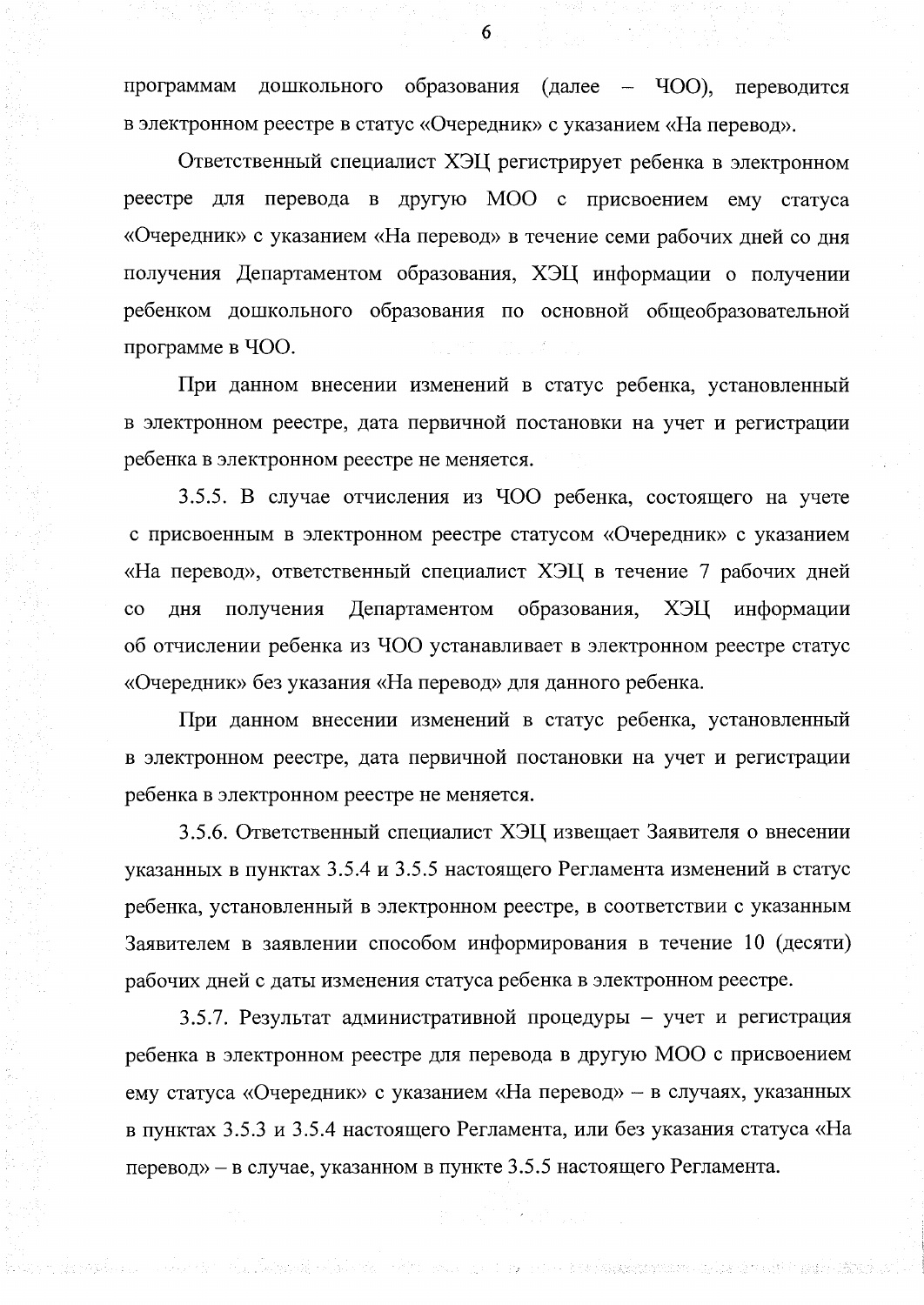Способом фиксации результата выполнения административной процедуры является изменение в электронном реестре статуса ребенка на статус «Очередник» с указанием «На перевод» - в случаях, указанных в пунктах 3.5.3 и 3.5.4 настоящего Регламента, или без указания статуса «На перевод» – в случае, указанном в пункте 3.5.5 настоящего Регламента.».

1.3.6. Абзацы тринадцатый и четырнадцатый пункта 3.9 Регламента изложить в следующей редакции:

«В случае письменного подтверждения Заявителем своего несогласия с предоставленным местом для ребенка в МОО желаемая дата зачисления в МОО переносится в электронном реестре на 1 сентября следующего календарного года специалистом МАУ «МФЦ», ребенок принимает повторное участие в распределении мест после 1 сентября текущего календарного года.

Bo невостребованности случаях Заявителем **BCCX** остальных предоставленного места в МОО в установленные настоящим Регламентом сроки специалист МОО приостанавливает обработку Заявления. Ребенок принимает повторное участие в распределении свободных мест в МОО с момента обращения Заявителя с документами, указанными в пункте 2.6.3.1 настоящего Регламента, в МАУ «МФЦ» и подтверждения необходимости предоставления для ребенка места в МОО. В данном случае специалист МАУ «МФЦ» восстанавливает Заявление в электронном реестре, внося в него необходимые изменения, и переносит желаемую дату зачисления в МОО на 1 сентября следующего календарного года.».

1.3.7.В пункте 5.3 Регламента:

1.3.7.1. Абзацы третий и четвертый изложить в следующей редакции:

муниципальной «нарушение срока предоставления услуги. В указанном случае досудебное (внесудебное) обжалование заявителем решений и действий (бездействия) МАУ «МФЦ», работника МАУ «МФЦ» возможно в случае, если на МАУ «МФЦ», решения и действия (бездействие)

 $\overline{7}$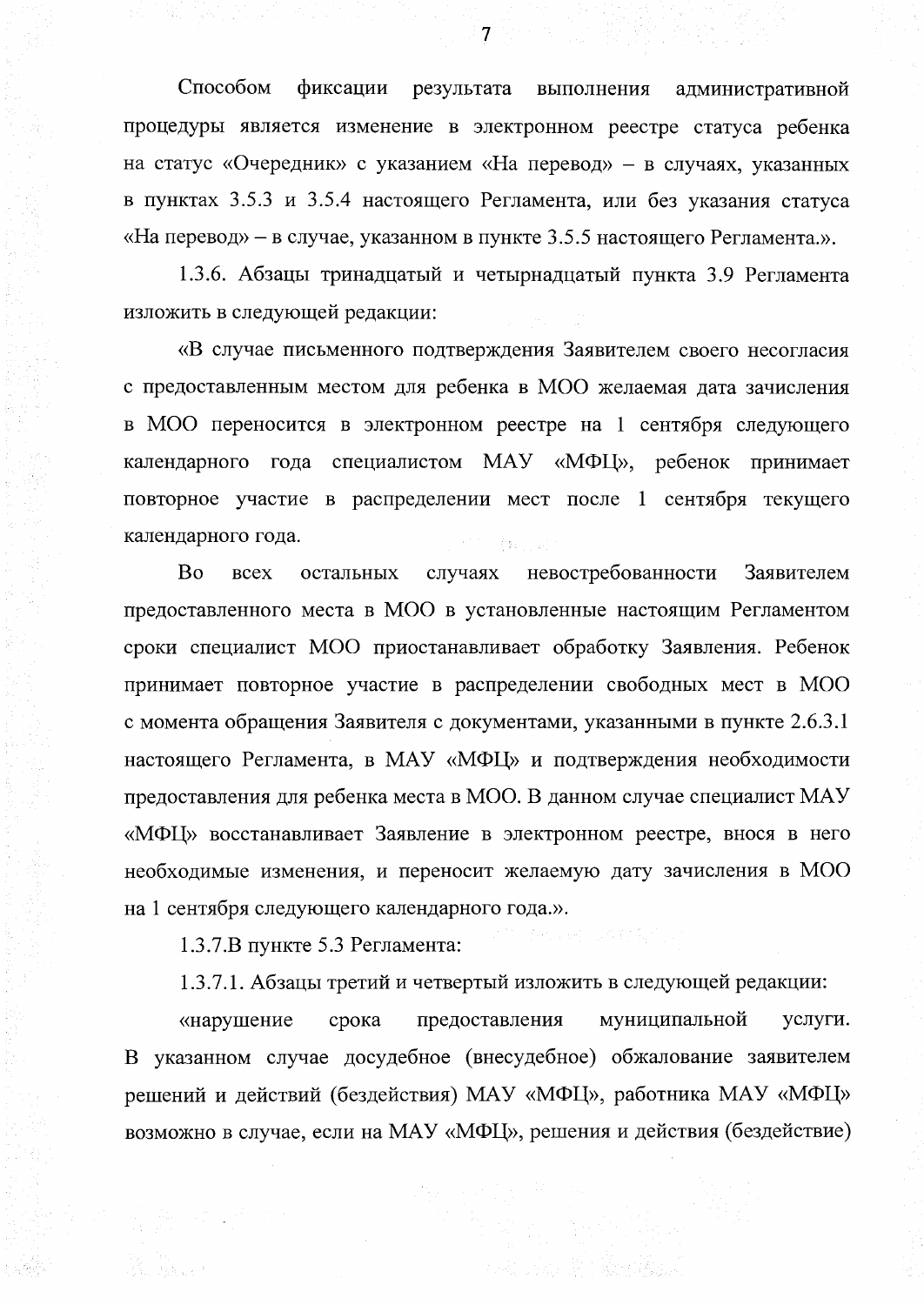которого обжалуются, возложена функция  $\Pi$ <sup>O</sup> предоставлению соответствующих муниципальной услуги в полном объеме;

требование заявителя  $\mathbf{y}$ документов или информации либо осуществления действий, представление ИЛИ осуществление которых не предусмотрено нормативными правовыми актами Российской Федерации, нормативными правовыми актами Самарской области, муниципальными актами правовыми городского округа Самара для предоставления муниципальной услуги, а также настоящим Регламентом;».

1.3.7.2. Абзац шестой изложить в следующей редакции:

«отказ в предоставлении муниципальной услуги, если основания отказа не предусмотрены федеральными законами и принятыми в соответствии с ними иными нормативными правовыми актами Российской Федерации, законами и иными нормативными правовыми актами Самарской области, муниципальными правовыми актами городского округа Самара. В указанном случае досудебное (внесудебное) обжалование заявителем решений и действий (бездействия) МАУ «МФЦ», работника МАУ «МФЦ» возможно в случае, если на МАУ «МФЦ», решения и действия (бездействие) которого обжалуются, возложена функция по предоставлению соответствующей муниципальной услуги в полном объеме;».

1.3.7.3. Абзац восьмой изложить в следующей редакции:

the state of the state of the state of the state of the state of the state of the state of the state of the state of the state of the state of the state of the state of the state of the state of the state of the state of t

«отказ предоставляющего муниципальную органа, услугу, должностного лица органа, предоставляющего муниципальную услугу, МАУ «МФЦ», работника МАУ «МФЦ», организаций, предусмотренных частью 1.1 статьи 16 Федерального закона от 27.07.2010 № 210-ФЗ «Об организации предоставления государственных и муниципальных услуг», или **HX** работников в исправлении допущенных ими опечаток и ошибок в выданных в результате предоставления муниципальной услуги документах либо нарушение установленного срока таких исправлений. В указанном случае досудебное (внесудебное) обжалование заявителем решений и действий (бездействия) МАУ «МФЦ», работника МАУ «МФЦ» возможно в случае,

An address to king a

 $\mathbf{g}$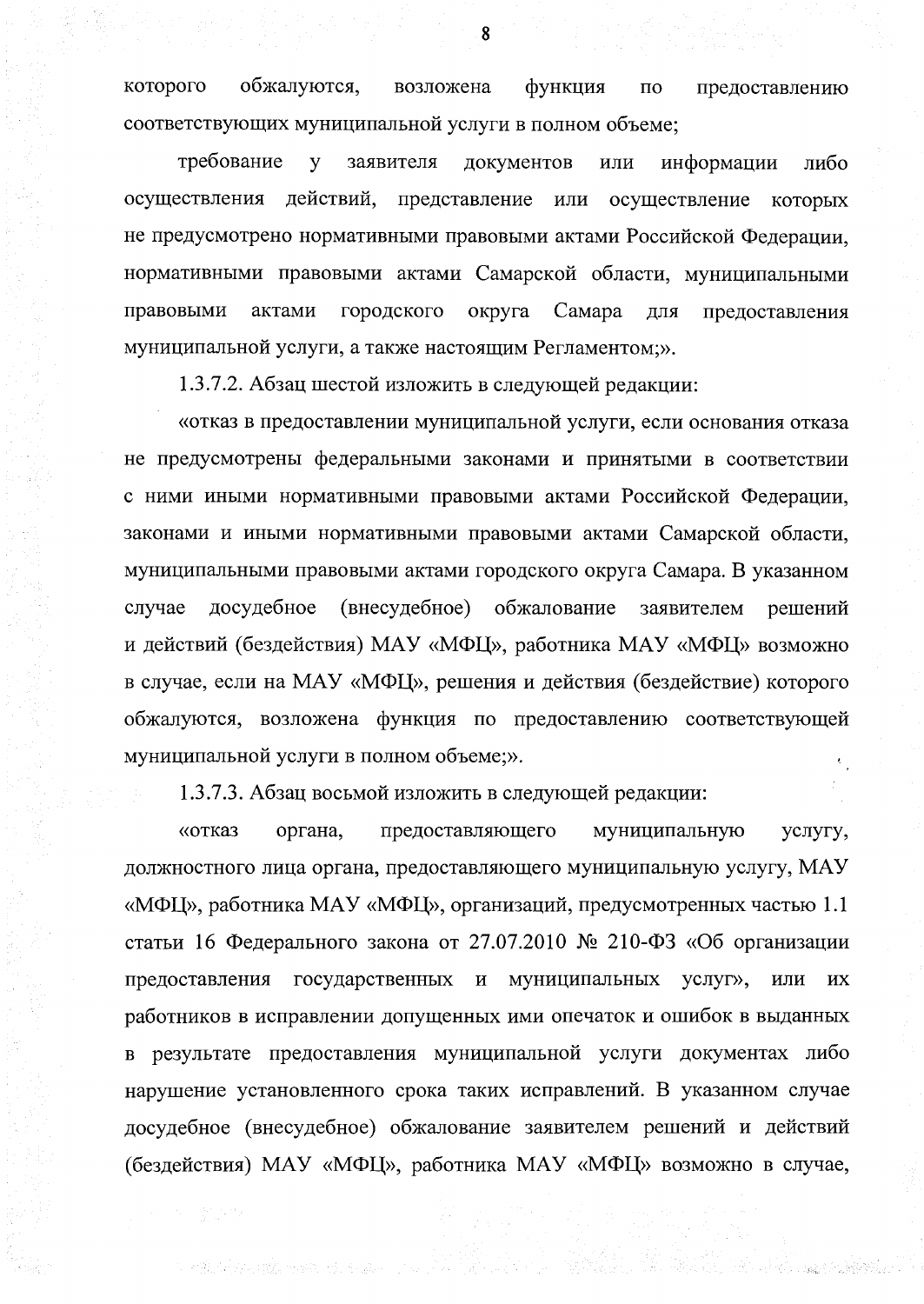если на МАУ «МФЦ», решения и действия (бездействие) которого обжалуются, возложена функция по предоставлению соответствующей муниципальной услуги в полном объеме;».

1.3.7.4. Дополнить абзацами следующего содержания:

«нарушение срока или порядка выдачи документов по результатам предоставления муниципальной услуги;

приостановление предоставления муниципальной услуги, если основания приостановления не предусмотрены федеральными законами и принятыми в соответствии с ними иными нормативными правовыми актами Российской Федерации, законами и иными нормативными правовыми актами Самарской области, муниципальными правовыми актами городского округа Самара. В указанном случае досудебное (внесудебное) обжалование заявителем решений и действий (бездействия) МАУ «МФЦ», работника МАУ «МФЦ» возможно в случае, если на МАУ «МФЦ», решения и действия (бездействие) которого обжалуются, возложена функция по предоставлению соответствующей муниципальной услуги в полном объеме;

требование у заявителя при предоставлении муниципальной услуги документов или информации, отсутствие и (или) недостоверность которых не указывались при первоначальном отказе в приеме документов, необходимых предоставления муниципальной услуги, либо в предоставлении ДЛЯ муниципальной услуги, за исключением случаев, предусмотренных пунктом 4 части 1 статьи 7 Федерального закона от 27.07.2010 № 210-ФЗ «Об организации предоставления государственных и муниципальных услуг». В указанном случае досудебное (внесудебное) обжалование заявителем решений и действий (бездействия) МАУ «МФЦ», работника МАУ «МФЦ» возможно в случае, если на МАУ «МФЦ», решения и действия (бездействие) функция предоставлению которого обжалуются, возложена  $\Pi$ O соответствующей муниципальной услуги в полном объеме.».

Дополнить Регламент пунктами 5.9 и  $1.3.8.$ 5.10 следующего содержания:

9